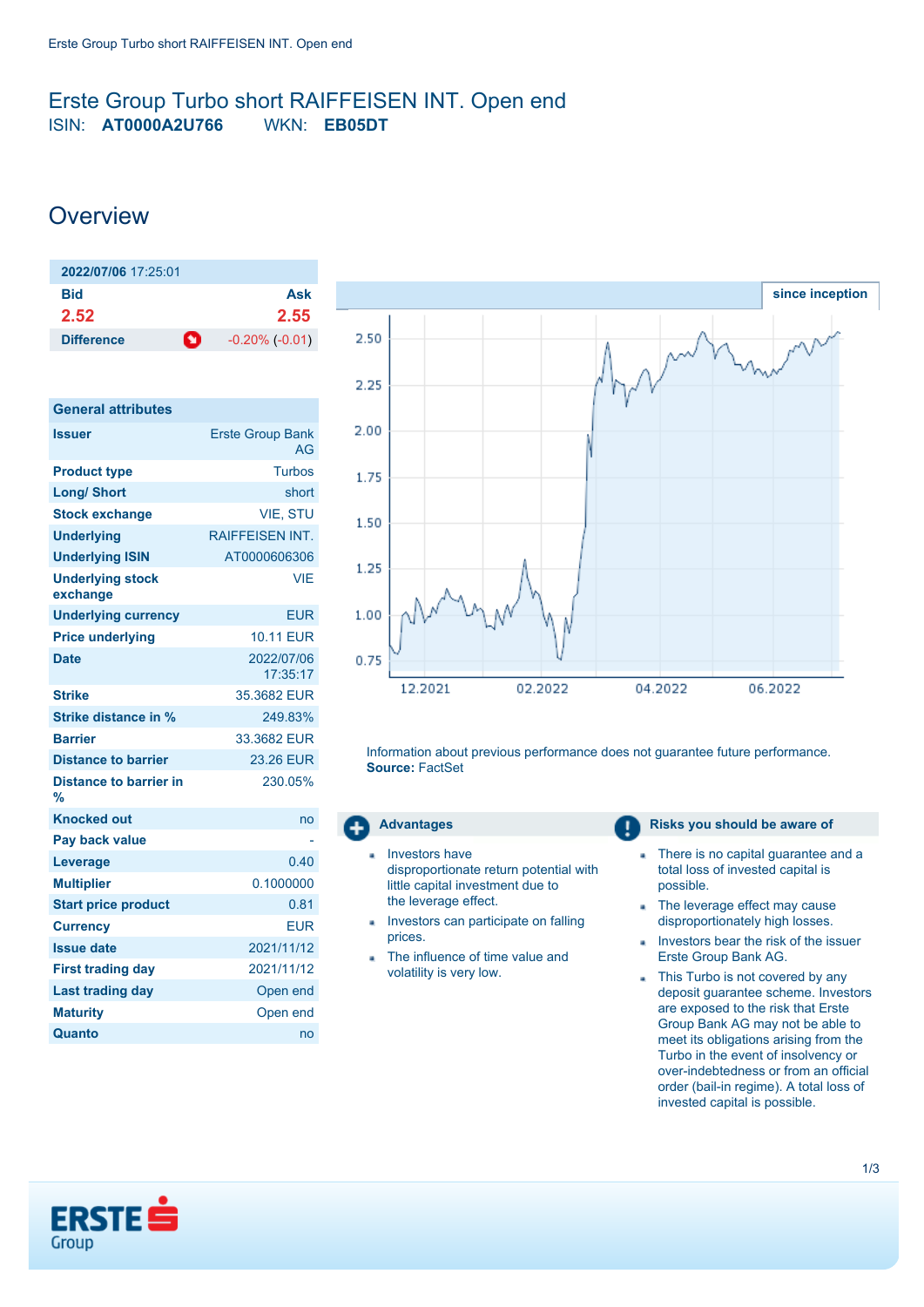The calculation of the key figures is based on the most recently delivered price of the underlying (see date/time stamp in tab underlying).

#### **Price information**

| 2.54 |
|------|
| 2.56 |
| 2.52 |
| 2.54 |
|      |
|      |
|      |
| 2.57 |
| 0.75 |
|      |

#### **Performance**

| <b>Performance YTD in %</b>                | $+143.75%$ |
|--------------------------------------------|------------|
| <b>Performance 1 month in %</b>            | $+8.33%$   |
| <b>Performance 6 months in %</b>           | $+168.40%$ |
| Performance 1 year in %                    |            |
| Performance 3 years in %                   |            |
| Performance 5 years in %                   |            |
| <b>Performance since inception</b><br>in % | +212.96%   |

#### **Turbos | Description**

#### **What are Turbos Short?**

Turbos allow investors to participate on market fluctuations in both ways. Turbos Short benefit from falling prices of the underyling. The unlimited earning potential, however, is offset by the risk of total loss if the barrier is hit. For a Turbo Short this barrier is set below the initial price of the underlying at the time of issue. There are Turbos with a certain term and turbos with an indefinite term ("open-end Turbos").

#### **How do Turbos Short work?**

Turbos offer an inbuilt leverage effect. The price movements of the underlying are reflected relatively independent of volatility. If the price of the underlying instrument rises, the price of the Turbo Short falls according to the chosen leverage at a disproportionate level. The leverage effect results from the lower purchase price of a Turbo compared to the direct investment in the underlying. The lower the purchase price of the Turbo, the bigger the leverage. Turbos have a strike (base) price and a barrier. The intrinsic value of the Turbo is the difference of the strike price and the share price (Turbo Short).

#### **Secondary market**

During the term it is possible to sell the product during the trading hours at the exchanges, where the product is listed.